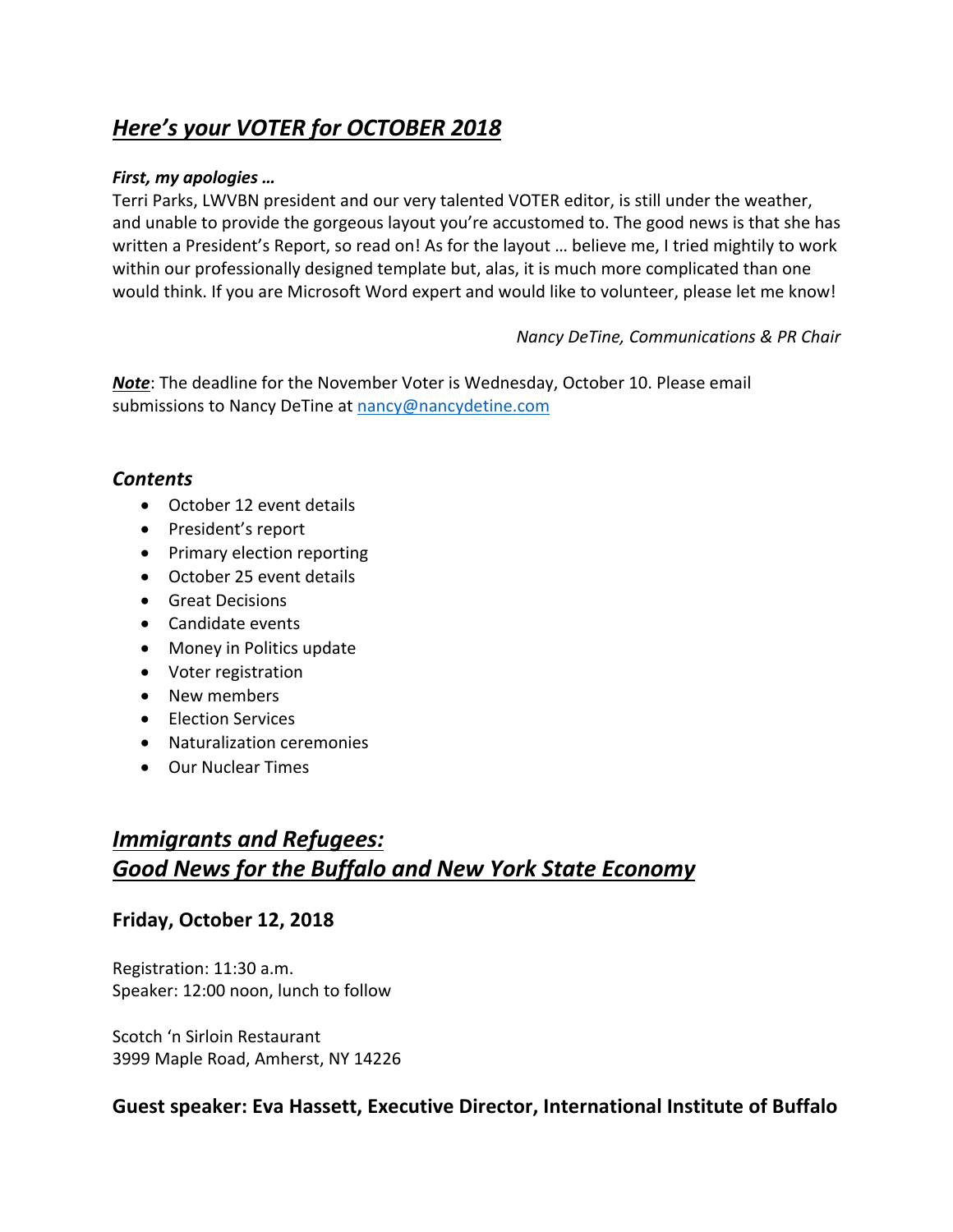From stemming population decline to starting unique new businesses, settlers from afar are making a positive impact on our economy. Since August 2009, Eva Hassett has led the International Institute, whose mission is *"Making Western New York a better place for, and because of, immigrants and refugees."* Join us!

**RSVP by Tuesday, October 9.** Make reservations online at lwvbn.org or call the League office at 716-896-4898. The \$21 lunch cost can be paid upon arrival. No charge to attend the program only.

## *President's Report*

At our August meeting, the board adopted the following Diversity, Equity and Inclusion Policy:

### **League of Women Voters of Buffalo/Niagara Diversity, Equity and Inclusion Policy**

The League of Women Voters of Buffalo/Niagara is an organization fully committed to diversity, equity and inclusion in priniciple and in practice. There shall be no barriers to full participation in this organization on the basis of gender, gender identity, ethnicity, race, native or indigenous origin, age, generation, sexual orientation, culture, religion, belief system, marital status, parental status, socioeconomic status, language, accent, ability status, mental health, educational level or background, geography, nationality, work style, work experience, job role function, thinking style, personality type, physical appearance, political perspective, or affiilation and/or any other characteristic that can be identified as recognizing or illustrating diversity. Diversity, equity, and inclusion are central to the organization's current and future success in engaging all individuals, households, communities and policy makers in creating a more perfect democracy.

The LWVBN afffirms its commitment to reflecting the diversity of the Buffalo/Niagara region of New York State.

#### Adopted 8/2018

In addition, the board established an initiative for Outreach for Civic Education Engagement to connect with other organizations and promote a more inclusive League. The long-term health and vitality of the League depend on having members and partnerships with the many diverse cultural groups in our community. Liz Zausmer agreed to chair this exciting effort and has made several fruitful contacts this summer. We worked with the NAACP on a candidates' , have arranged to partner with the Urban League for voter registration on September 25, have conducted voter registration at the new Underground Railway Heritage Museum in Niagara Falls, and will partner with We are Women Warriors. Liz has contacted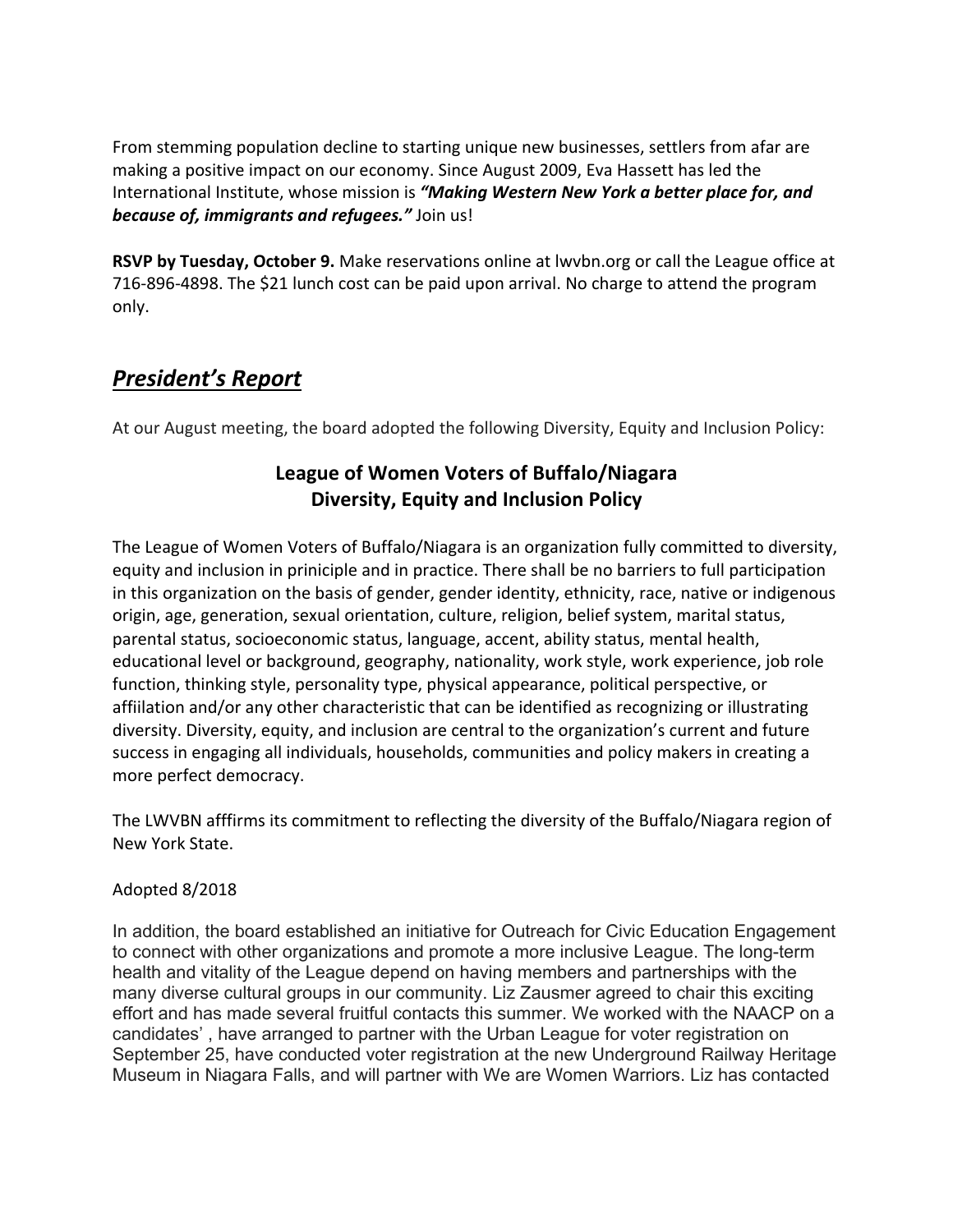other groups as well. The effort is off to an impressive beginning. Please think about getting involved and contact the League office to volunteer.

#### *Terri Parks*

### *LWVBN's Primary Day Reporters*

Here's a fun fact you might not have known: Again this year, JoAnn Mecca and Ramona Gallagher reported results from the Board of Elections for the Associated Press (AP). AP made a contribution to our League for this service.

### *Mark Your Calendar for October 21!*

LWVBN will be a co-sponsor when Richard Kimball, president of Vote Smart, brings his **Facts Matter Tour** to the Daemen College Alumni Lounge at 6:30 p.m. on Sunday, October 21. Titled **An Evening with Richard Kimball**, the 50-minute multimedia presentation covers the four aspects of Vote Smart's Voter's Self Defense: why voter apathy and ignorance are dangerous for a democracy; how political commercials are used to manipulate rather than inform; why reliable facts and information are so critical to voting; and how to defend *your right* to the facts. The program, which is free and open to the public, is presented by the History & Political Science Department at Daemen, 4380 Main Street, Amherst, NY 14226. Vote Smart is a nonpartisan organization dedicated to voter education.

## *Candidate events*

**Monday, October 22**, 7:00 p.m., Amherst Town Hall Meeting Room: Marian Deutschman will be moderator and Patricia Wille will be timekeeper. Candidates who are on the ballot in Amherst will be invited.

**Friday, October 26**, 9:00 a.m., Amherst Senior Center: LWVBN will provide a moderator for this event, which is presented by the Amherst Senior Center.

### *Great Decisions*

Toni Cudney is scheduled to lead our next topic, South Africa's Fragile Democracy, from 10 a.m. to noon on Thursday, October 4, at 1272 Delaware Avenue. "The African National Congress (ANC) party has governed South Africa since the end of apartheid in 1994. But the party today suffers from popular frustration over official corruption and economic stagnation. It faces growing threats from both left and right opposition parties, even as intraparty divisions surface. Given America's history of opportunistic engagement with Africa, there are few prospects for a closer relationship between the two countries. Meanwhile a weaker ANC could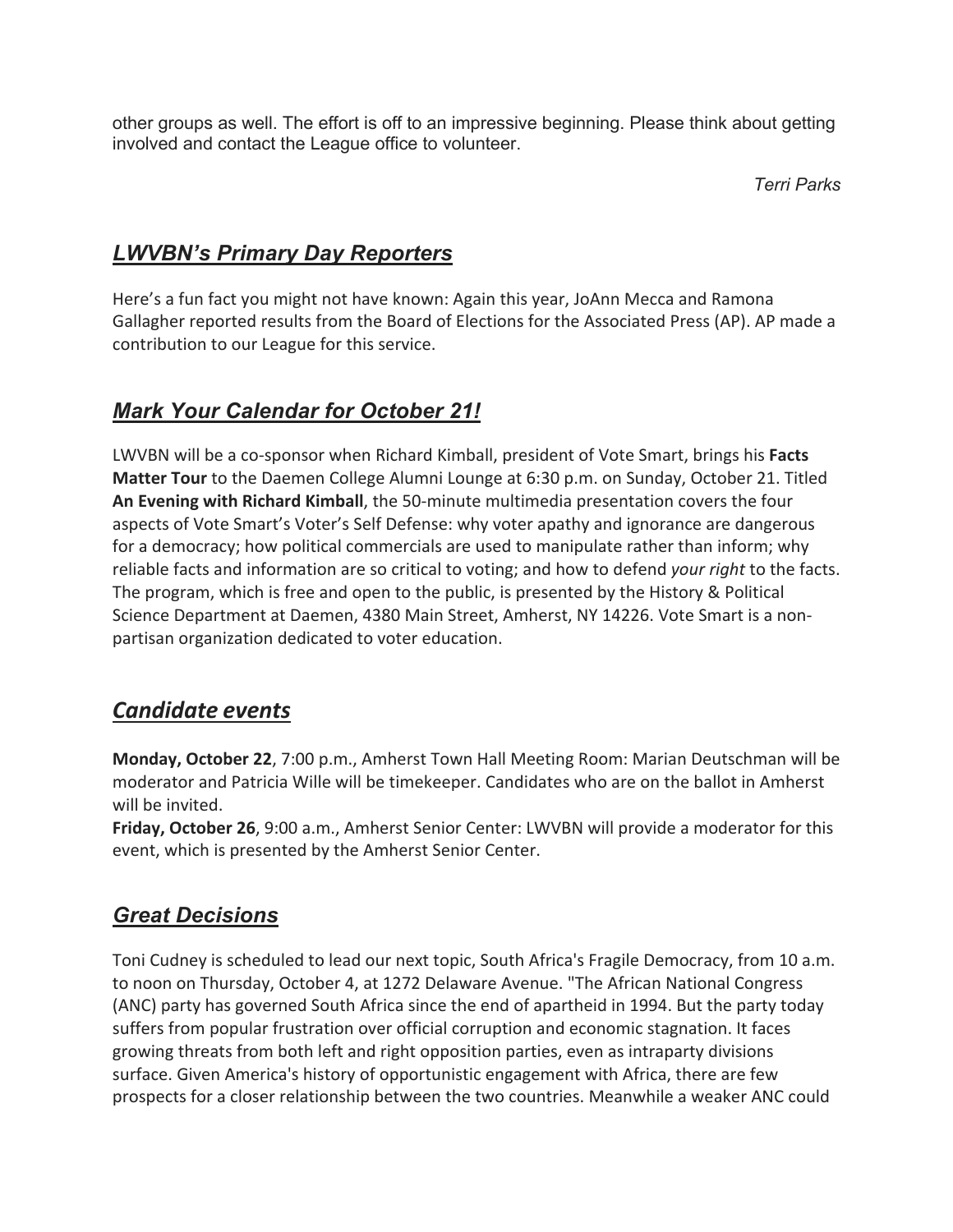lead to political fragmentation in this relatively new democracy." Still another interesting part of our world to consider. Hope to see you there.

#### *Bernice Baeumler*

## *Money in Politics Update*

Campaign finance reform: What's ahead with a new Supreme Court?

"This political system is awash in money. … The effect of all of this, unfortunately, leads to the cynicism and frustration of the American people and their lack of confidence in the system. It's got to change. …"

*Senator John McCain, on the David Lettermen Show, January 12, 2012*

Senator McCain was responding to the 2010 Supreme Court decision in Citizens United and expressing his outrage at the failure of Congress and state legislatures to enact meaningful campaign finance reforms.

League members shared McCain's outrage and voted to reexamine our position on the financing of political campaigns. Our League participated in this national review and our MIP Committee was formed at that time. For all of our new and not-so-new members, we are highlighting significant changes in the nation's campaign finance laws. Most important, we extend an invitation to you and all of our members to join our MIP monthly discussions. (Positive reforms appear in roman type; *negatives changes are in italics.*)

**1974**: The Federal Election Campaign Act. The first "really big" reform legislation was a direct response to the Watergate scandals of 1972-1974. The act:

- Set limits on both contributions to and spending on political campaigns
- Strengthened disclosure and reporting requirements
- Established the Federal Election Commission (FEC) to oversee compliance
- Established opt-in public financing of presidential elections

*1976: Buckley v. Valeo. The Supreme Court struck down limits on campaign spending but upheld limits on direct contributions to candidates.*

**2002**: BCRA, or the "McCain Feingold" legislation, prohibited contributions to political parties, banned fake "issue ads," and prohibited corporations and unions from electioneering close to an election.

*2010: Citizens United v. Federal Elections Commission. The Supreme Court affirmed the right of corporations and labor unions to spend unlimited money independently in elections.*

Subsequent decisions have extended the Supreme Court's ruling in Citizens United. The composition of the court itself has become dramatically more conservative, making future campaign finance reforms ever harder to achieve. The question to reformers is how to best respond to these new realities.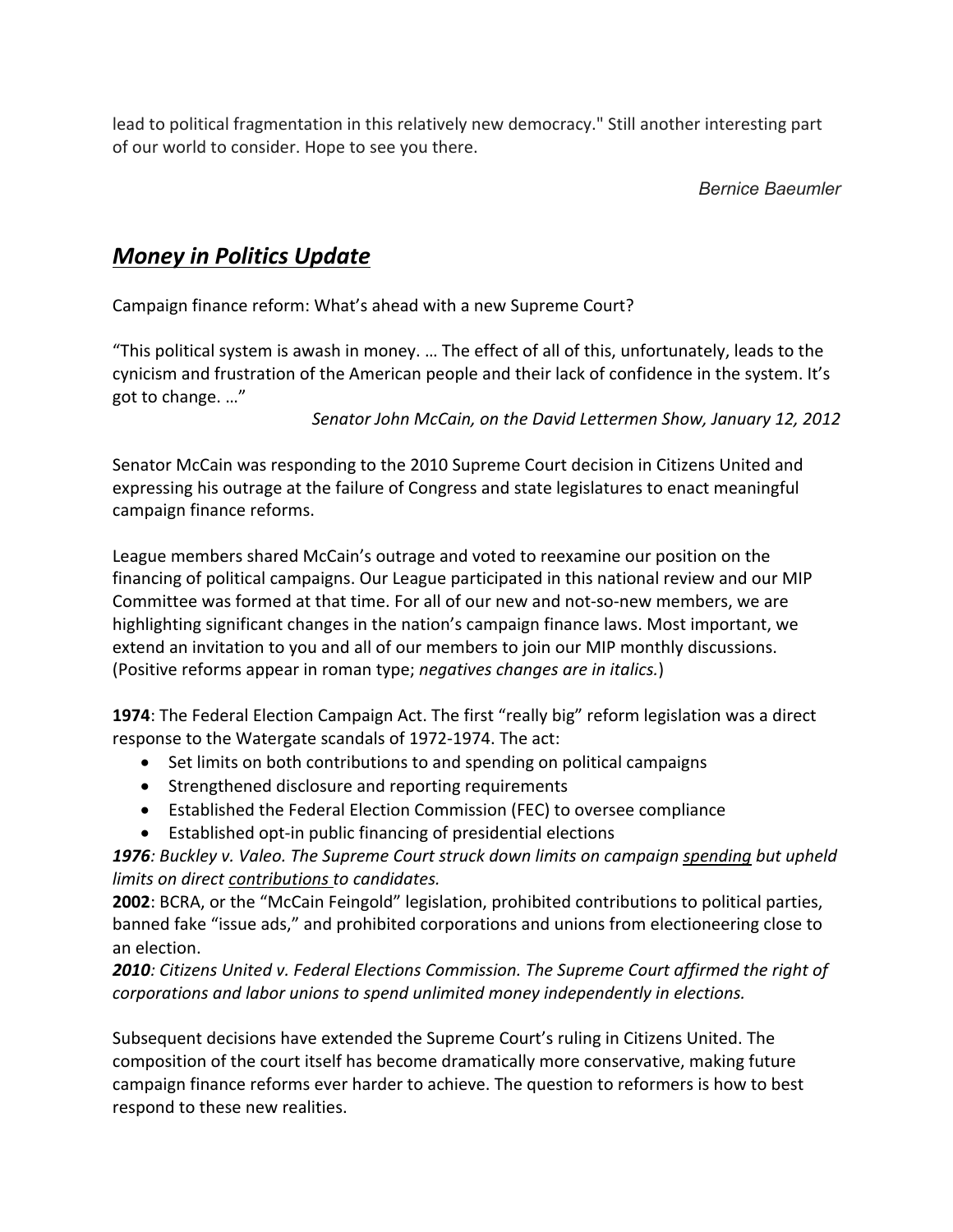Note: the next MIP Committee meeting will take place at 1:00 p.m. Friday, September 28, at the League office. Contact Janet Massaro at Massaro.janet@gmail.com for future meeting dates.

*Janet Massaro, Chair, Money In Politics Committee*

# *Voter Registration*

With election deadlines approaching, League members and friends have been busy throughout our region helping to register potential new voters. Your dedication has been inspiring! Here's a record of some of the activity:

**September 6**, Central Library: Callie Lockwood, Joan Simmons and Liz Zausmer **September 12**, Bryant & Stratton Buffalo Campus: Ramona Gallagher, Linda Koenigsberg, Claudia Kruszynski, JoAnn Mecca and Tina Prygon

**September 16**, Niagara Falls Underground Railroad Heritage Area: Shirley Joy and Lee Tetkowski

**September 17**, Hilbert College: Janet Goodsell and Diane Goupil

**September 17**, Daemen College: Mike Egan

**September 21**, Rock the Vote at Babeville: Sue Kirkland and Janet Lenichek

**September 22**, NYAEYC annual meeting: Peg Mergenhagen

**September 25**, Buffalo Urban League: Kathy Elias, Janet Goodsell, Jayne Murray, Joan Kernan and Kate Wagner

**September 25**, ECC North Campus: Linda Koenigsberg and Peg Mergenhagen

*Note: September 25 is National Voter Registration Day, which was founded in 2012 to encourage citizen participation in the electoral process!*

**October 2 and 3**, Buffalo State Social Justice Festival: Ann Converso, Mary Herbst, Kathy Macaluso, Kathy Elias, Barbara Ochterski and Wallace Ochterski

**October 4 and 5**, ECC South Campus: Barbara Ochterski, Wallace Ochterski, Sandra O'Hara and Judy Capodicasa

Many thanks to you all for your vital community service!

### *League members encourage voter participation in Erie and Niagara Counties*

League members were invited by Sophia Roberts, director of the Self-Advocacy Network, to speak to self-advocates at the organization's monthly meetings in September. Ramona Gallagher and Judy Weidemann talked to the Niagara County group at the Niagara Falls Library, and Ann Converso met with the Buffalo group at the Belmont Housing office. FYI: The members of the Self-Advocacy Network are registered voters who wanted more insight into the process of deciding what issues are most important, and which candidates to support. Many thanks to Ramona, Judy, and Ann for helping to deepen their understanding.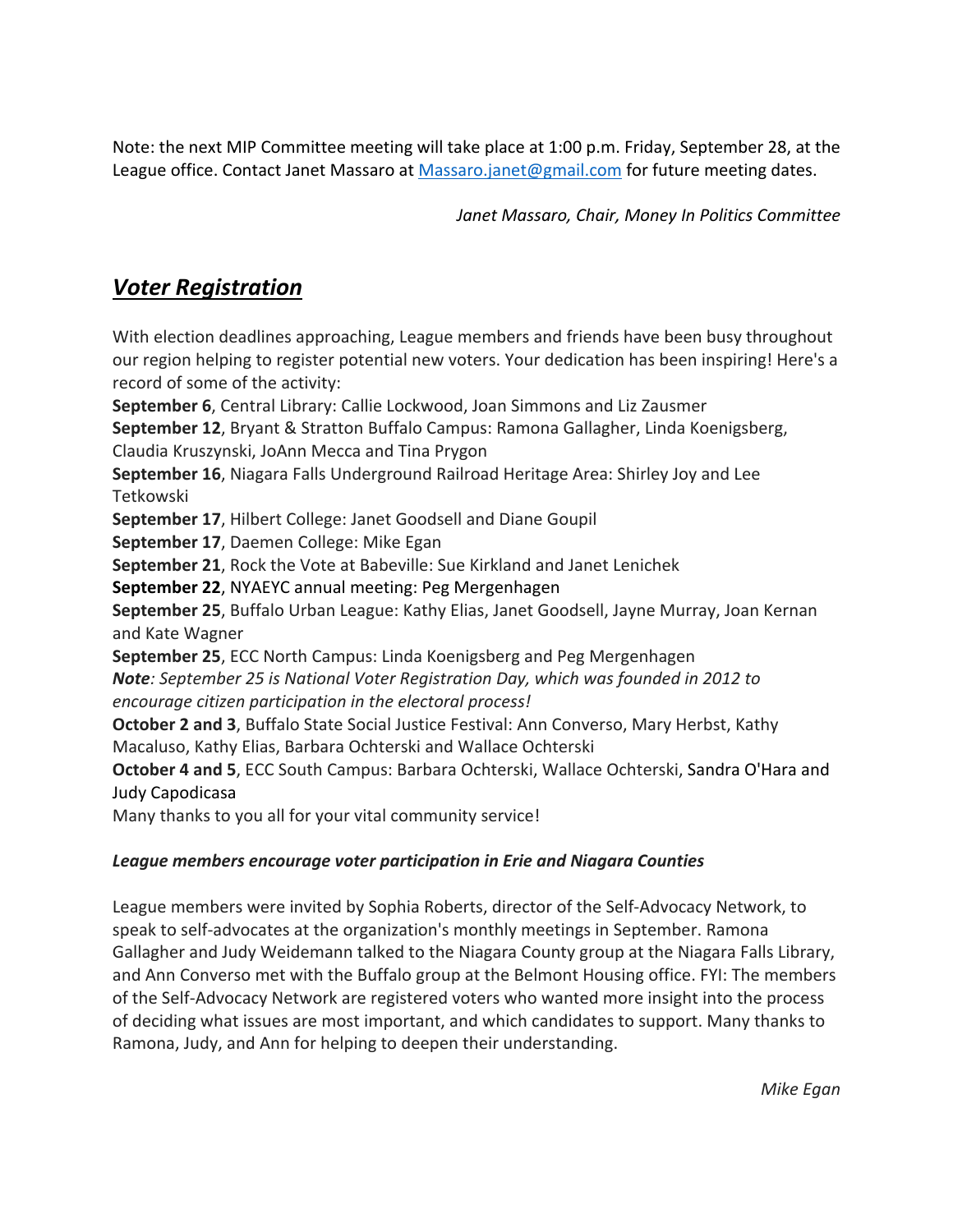## *Welcome New Members!*

We are pleased to announce that Christine Prygon and Olga Karman have become new members of our League.

*Janet Massaro, Chair, Membership Committee*

## *Election Services Report*

September has seen some movement for the Election Services Committee. On September 19, volunteers stuffed, folded, and stamped more than 900 envelopes to notify BMHA Kenfield Langfield residents of a nominations meeting for their resident council officers in October. Many thanks to Judith Clarke, Shirley Joy, Mike Egan, Lee Tetkowski, Sally Metzger, Janet Goodsell, Ramona Gallagher, Nora Mikes and Kathleen Macaluso for coming to our house and taking part in our mailing gatherings. Additional thanks go out to Nora Mikes for preparing the paperwork in Spanish and English, and to Judith Clarke and Mike Egan for providing those delicious desserts. In October, Nora, Ramona, and I will be at Kenfield Langfield to supervise their nominating process. In November we will conduct elections for their officers. This committee works due to the diligence of its members.

*Alan Dozoretz*

### *Welcoming New U.S. Citizens*

On August 16, Mary Michael Egan and Pat Egan welcomed 49 new citizens at the naturalization ceremony at the U.S. Courthouse. On August 23, Judy Weidemann and Patricia Wille represented the League at a naturalization ceremony at the Albright-Knox Art Gallery where 73 candidates from 30 countries became citizens.

*Patricia Wille, Volunteer Coordinator for Naturalization Ceremonies*

## *Our Nuclear Times: Article Ten*

**The topic:** The West Valley nuclear waste site in Western New York. **The focus:** Accidental releases of radioactive strontium [STRON-tee-um] and radioactive cesium [SEE-zee-um] at the site.

STRONTIUM: An element. Symbol Sr.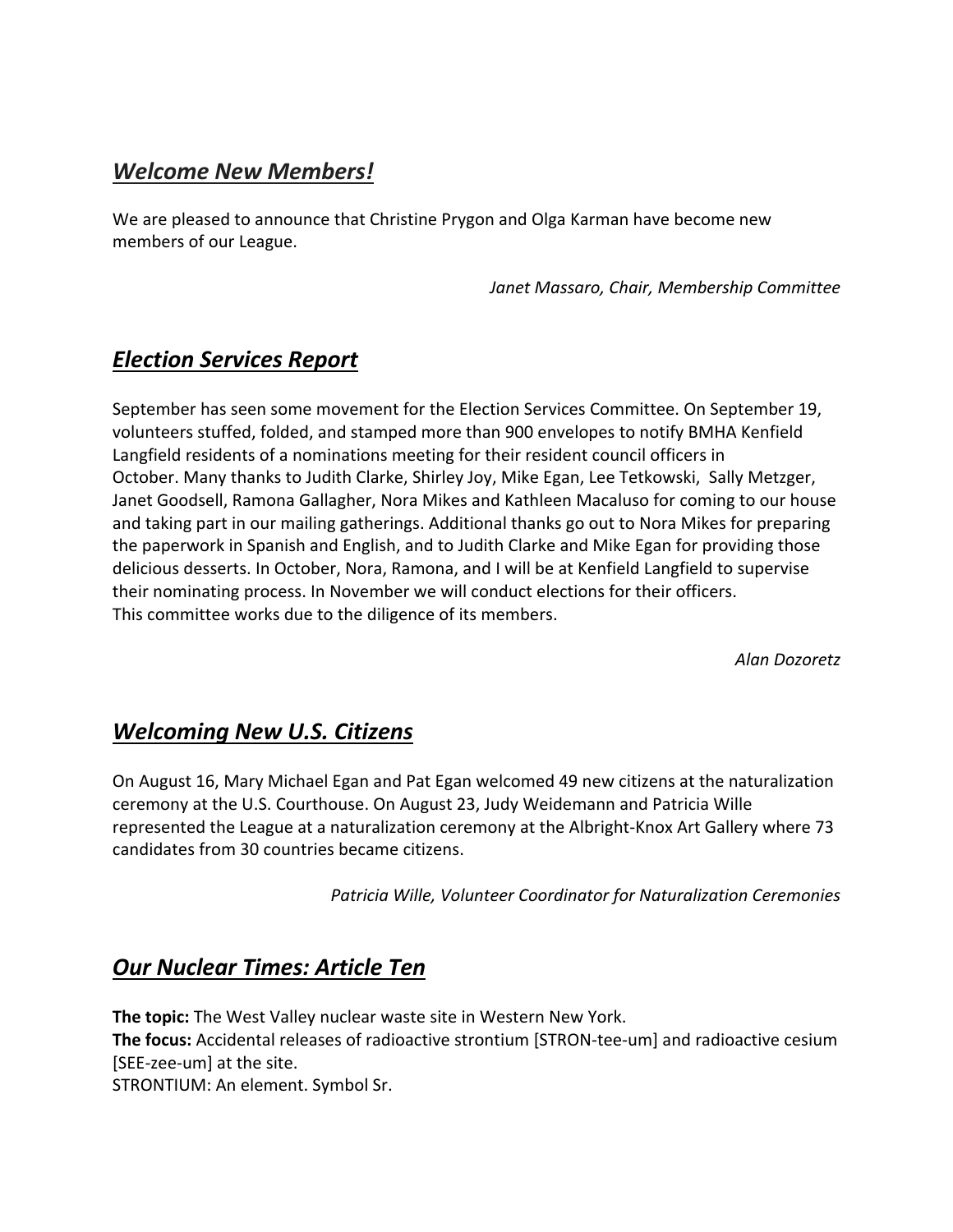Strontium, a metal, was discovered in 1791 near Strontian, Scotland. Strontium is chemically similar to calcium. A highly radioactive form called strontium-90 can replace calcium in bones and teeth, which may then cause bone cancer and leukemia. **THE ACCIDENT:** In the 1960s, a leaking pipe in the Main Building released strontium-90 into the ground. This mixed with ground water and spread north, in a long underground plume. In the year 2018, this building will be demolished. Later, the foundation will be excavated to allow access for soil cleanup. **THE PLUME:** The plume has spread widely, even into the construction-and-debris landfill area. An underground barrier (called the PTW or Permeable Treatment Wall) that is 800 feet long and 25 feet deep captures much of the strontium-90 plume, but not all. This barrier's zeolite [ZEE-olite] minerals need replacement about every ten years. Also, a small, far edge of the plume, beyond the barrier, has already emerged into Quarry Creek. **HALF-LIFE:** The strontium-90 halflife is about 30 years, so after 300 years (ten half-lives) the radiation will be reduced to an acceptable background level. **NOTES:** Non-radioactive strontium is found in trace amounts in our food and in small amounts in our bones and teeth. Supplemental strontium primarily accumulates in newly formed bone, so children are at particular risk when considering strontium overexposure.

CESIUM: An element. Symbol Cs.

The metal cesium in a strongly radioactive form is called cesium-137. Cesium is chemically similar to potassium, so it can be absorbed into muscle and body tissues. **THE ACCIDENT:** During the reprocessing years in the 1960s, one chimney filter blew out. **THE PRONG:** Cesium-137 dust was sent into the air, which settled onto the ground in a prong or trail at the site. **HALF-LIFE:** The cesium-137 half-life is also about 30 years, so after 300 years (ten half-lives) the radiation will be reduced to an acceptable background level. **NOTES:** Cesium is used in today's atomic clocks, which measure time with an accuracy to billionths of a second.

**NUCLEAR POWER PLANTS:** The radioactive strontium-90 and cesium-137 are the principal medium-lived products of nuclear fission. This means that every nuclear power plant produces a lot as nuclear waste. These are still the largest sources of residual radiation in the areas of the 1986 Chernobyl (Ukraine) and the 2011 Fukushima (Japan) nuclear disasters. Did you know that there were 2,053 atomic and hydrogen bomb tests conducted worldwide between 1945 and 1998? How much radiation was released worldwide in the form of strontium-90 and cesium-137?

**RADIATION:** You can't see it, smell it, or taste it. If you see a radiation warning sign: read it, respect it, and react.

*Barbara Frackiewicz*

### *Meetings & Events*

**Wednesday, September 26**, Waterfront Committee, 3:00 p.m., Central Library Cafe **Thursday, September 27**, Education Committee, 1:30 p.m., League office **Friday, September 28,** Money in Politics Committee, 1:00 p.m., League office **Monday, October 1**, Our Damaged Democracy, 5:30 p.m., TR Site